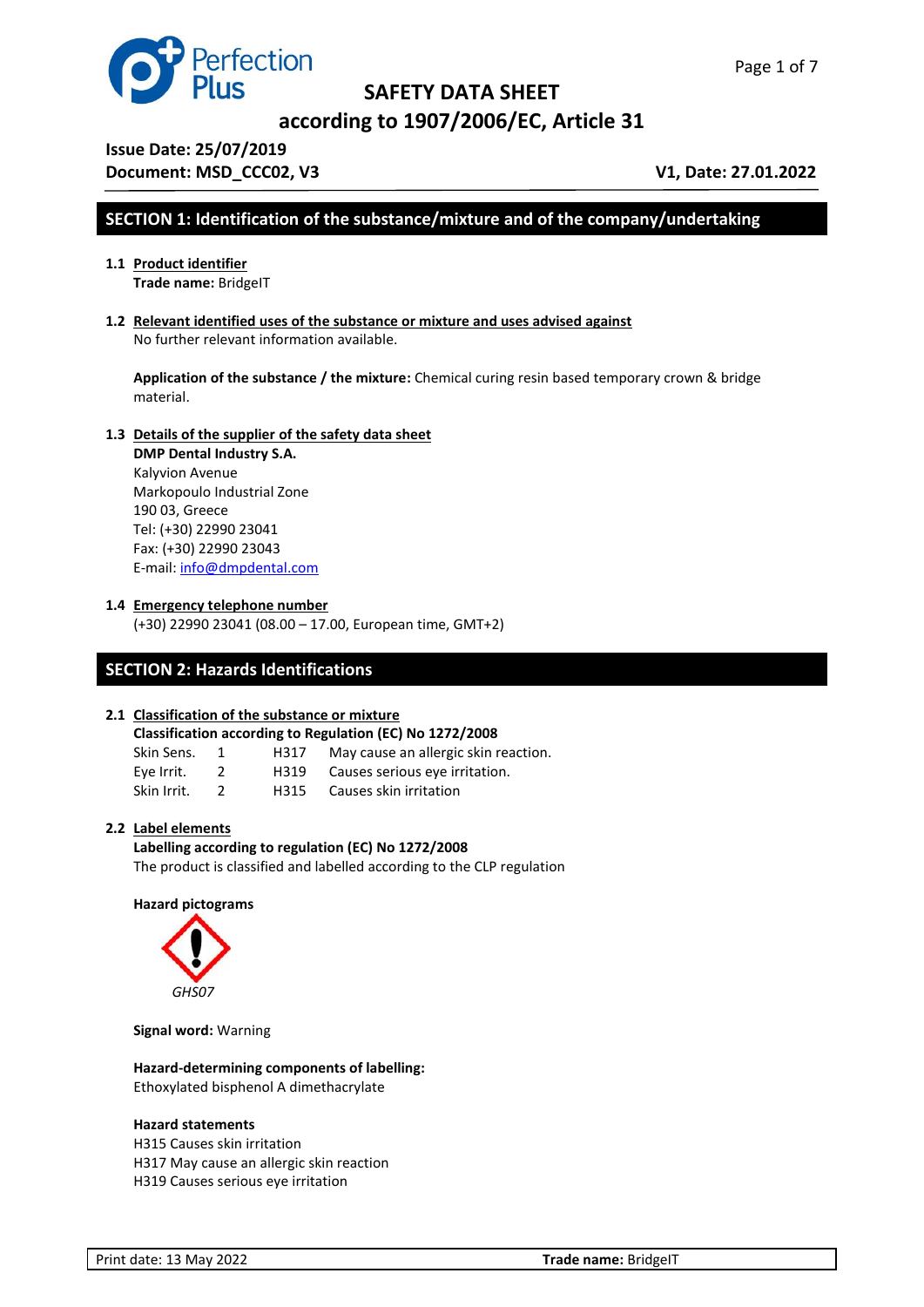

# **according to 1907/2006/EC, Article 31**

# **Issue Date: 25/07/2019**

**Document: MSD\_CCC02, V3** V1, Date: 27.01.2022

Page 2 of 7

#### **Precautionary statements**

| P280 | Wear protective gloves/protective clothing/eye protection/face protection.               |
|------|------------------------------------------------------------------------------------------|
| P363 | Wash contaminated clothing before reuse.                                                 |
|      | P333+P313 If skin irritation or rash occurs: Get medical advice/attention.               |
|      | P337+P313 If eye irritation persists: Get medical advice/attention.                      |
| P501 | Dispose of components/container in accordance with local/regional/national/international |
|      | regulations.                                                                             |

#### **2.3 Other hazards**

Results of PBT and νPνB assessment. PBT: not applicable νPνB: not applicable

# **SECTION 3: Composition/Information on ingredients**

#### **3.2 Chemical characterization**

Mixtures

#### **Description:**

Only substances required to be mentioned according to Annex II of regulation 1907/2006 are listed.

| Dangerous components: |                                                             |           |  |
|-----------------------|-------------------------------------------------------------|-----------|--|
| CAS: 41637-38-1       | Ethoxylated bisphenol A dimethacrylate<br>$20 - 30%$        |           |  |
|                       | Skin Irrit. 2, H315; Eye Irrit. 2, H319; Skin Sens. 1, H317 |           |  |
| CAS: 72869-86-4       | Urethane glycol dimethacrylate                              | $5 - 15%$ |  |
|                       | Aquatic Acute 3, H412                                       |           |  |
| CAS: 72846-00-5       | Catalyst                                                    | $<$ 10%   |  |
|                       | Agute Tox. 4; H302                                          |           |  |

# **SECTION 4: First aid measures**

#### **4.1 Description of first aid measures**

#### **After inhalation**

Supply fresh air; consult doctor in case of complaints. In case of unconsciousness place patient stably in side position for transportation.

#### **After skin contact**

Instantly wash with water and soap and rinse thoroughly.

#### **After eye contact**

Rinse opened eye for several minutes under running water. If symptoms persist, consult a doctor.

#### **After swallowing**

Rinse mouth. If you feel unwell get medical attention.

- **4.2 Most important symptoms and effects, both acute and delayed** No further relevant information available.
- **4.3 Indication of any immediate medical attention and special treatment needed** No further relevant information available.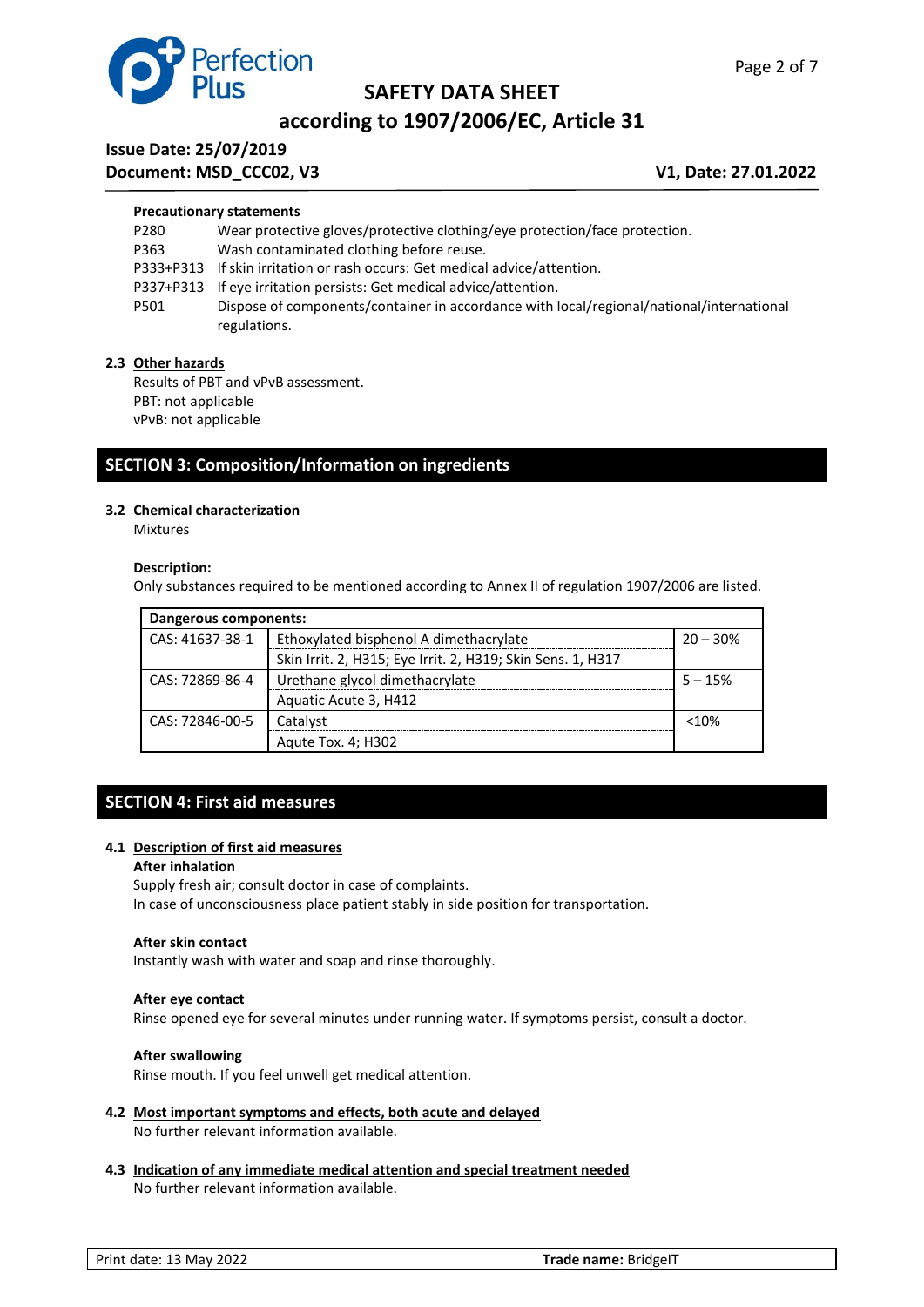

**according to 1907/2006/EC, Article 31**

**Issue Date: 25/07/2019** 

**Document: MSD\_CCC02, V3** V1, Date: 27.01.2022

# **SECTION 5: Firefighting measures**

#### **5.1 Extinguishing media**

#### **Suitable extinguishing agents:**

CO2, powder or water spray. Fight larger fires with water spray or alcohol resistant foam. Use fire extinguishing methods suitable to surrounding conditions.

**5.2 Special hazards arising from the substance or mixture**

Formation of toxic gases is possible during heating or in case of fire.

#### **5.3 Advice for firefighters**

**Protective equipment:** Wear self- contained respiratory system.

## **SECTION 6: Accidental release measures**

**6.1 Personal precautions, protective equipment and emergency procedures**

Remove persons from danger area. Avoid contact with eyes and skin. Wear protective clothing.

#### **6.2 Environmental precautions**

Avoid release to the environment. Do not allow to enter sewers/surface or ground water.

#### **6.3 Methods and material for containment and cleaning up**

Collect mechanically. The product may be absorbed by liquid-binding material (sand, diatomite, acid binders). Wash spill area with alcohol or water and soap.

#### **6.4 Reference to other sections**

See Section 7 for information on safe handling. See Section 8 for information on personal protection equipment. See Section 13 for disposal information.

# **SECTION 7: Handling and storage**

#### **7.1 Precautions for safe handling**

Ensure good ventilation/exhaustion at the workplace. Avoid contact with eyes and skin. Adequately trained personnel should handle this product.

### **7.2 Conditions for safe storage, including any incompatibilities**

#### **Storage:**

**Requirements to be met by storerooms and receptacles:** Store only in original receptacles. **Information about storage in one common storage facility:** Not required. **Further information about storage conditions:** Protect from exposure to the light. Protect from heat and direct sunlight. Keep container tightly sealed.

#### **7.3 Specific end use(s)**

No further relevant information available.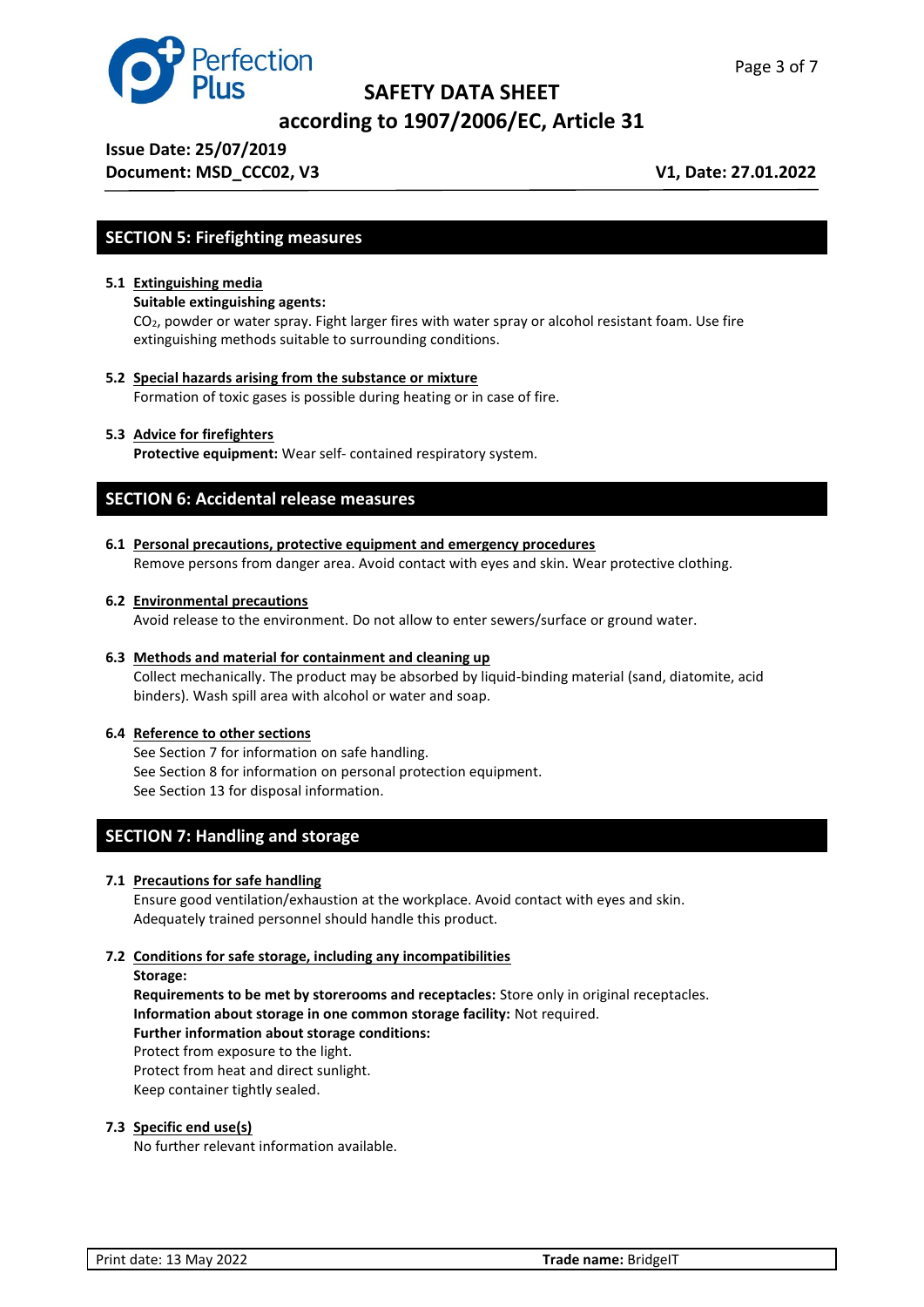

**according to 1907/2006/EC, Article 31**

**Issue Date: 25/07/2019** 

**Document: MSD\_CCC02, V3** V1, Date: 27.01.2022

# **SECTION 8: Exposure controls/personal protection**

**Additional information about design of technical systems:** No further data; see item7.

#### **8.1 Control parameters**

#### **Ingredients with limit values that require monitoring at the workplace:**

This product does not contain any relevant quantities of materials with critical values that have to be monitored at the workplace.

**Additional information:** The lists that were valid during the making were used as a basis.

#### **8.2 Exposure control**

**Personal protective equipment (PPE): General protective and hygiene measures:** The usual precautionary measures are to be adhered to when handling chemicals. Avoid contact with eyes and skin. Wash hands before breaks and at the end of work. Immediately remove all soiled and contaminated clothing. Keep away from foodstuffs, beverages and feed.

#### **Respiratory protection:** Not required

#### **Protection of hands:**



Protective gloves

If skin contact cannot be avoided, protective gloves are recommended to avoid possible sensitization. The glove material has to be impermeable and resistant to the product/ the substance/ the preparation. Selection of the glove material on consideration of the penetration times, rates of diffusion and the degradation.

#### **Material of gloves**

The selection of the suitable gloves does not only depend on the material, but also on further marks of quality and varies from manufacturer to manufacturer. As the product is a preparation of several substances, the resistance of the glove material can not be calculated in advance and has therefore to be checked prior to the application.

#### **Penetration time of glove material**

The exact break trough time has to be found out by the manufacturer of the protective gloves and has to be observed.

**Eye protection:** Safety glasses

# **SECTION 9: Physical and chemical properties**

#### **9.1 Information on basic physical and chemical properties**

General information

Appearance:

Form: Pasty

Colour: According to product specification Odour: Characteristic

Print date: 13 May 2022 **Trade name:** BridgeIT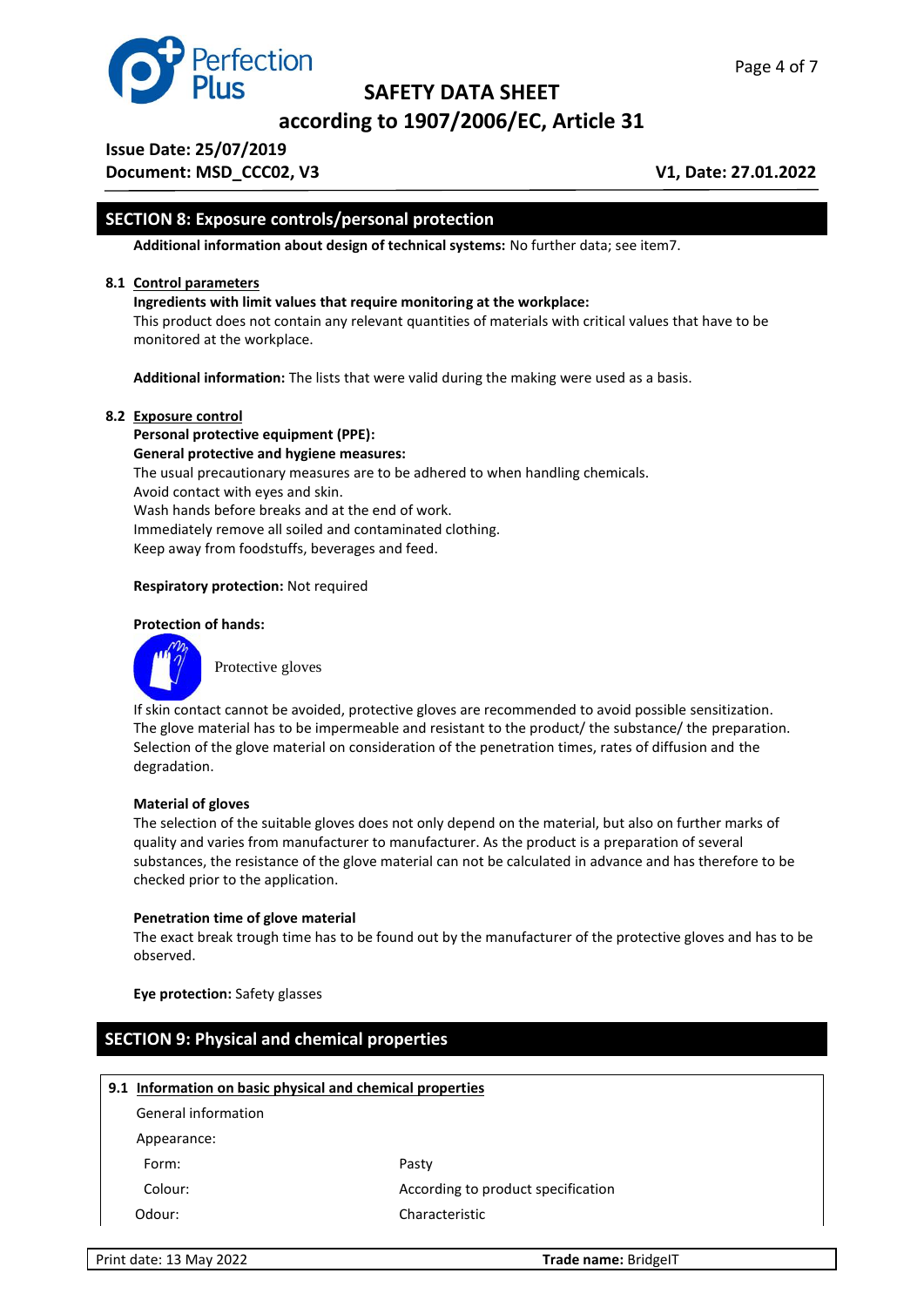

# **according to 1907/2006/EC, Article 31**

# **Issue Date: 25/07/2019 Document: MSD\_CCC02, V3** V1, Date: 27.01.2022

| Odour threshold:                         | Not determined.                               |
|------------------------------------------|-----------------------------------------------|
| pH value:                                | Not applicable.                               |
| Change in condition:                     |                                               |
| Melting point/Melting range:             | Undetermined                                  |
| Boiling point/Boiling range:             | Undetermined                                  |
| Flash point:                             | $>150$ °C.                                    |
| Flammability (solid, gaseous):           | Not determined.                               |
| Self-igniting:                           | Product is not self igniting.                 |
| Danger of explosion:                     | Product does not present an explosion hazard. |
| <b>Explosion limits:</b>                 |                                               |
| Lower:                                   | Not determined.                               |
| Upper:                                   | Not determined.                               |
| Vapour pressure:                         | Not applicable.                               |
| Density:                                 | Not determined.                               |
| Relative density:                        | Not determined.                               |
| Vapour density:                          | Not determined.                               |
| Evaporation rate:                        | Not determined.                               |
| Solubility in / Miscibility with:        |                                               |
| Water:                                   | Insoluble.                                    |
| Partition coefficient (n-octanol/water): | Not determined.                               |
| Viscosity:                               |                                               |
| Dynamic:                                 | Not determined.                               |
| Kinematic:                               | Not determined.                               |
| 9.2 Other information                    | No further relevant information available.    |

## **SECTION 10: Stability and reactivity**

**10.1Reactivity:** No further relevant information available.

#### **10.2Chemical stability**

**Thermal decomposition/conditions to be avoided:** No decomposition if used according to specifications.

**10.3Possibility of hazardous reactions:** No dangerous reactions known.

#### **10.4Conditions to avoid:**

Keep away from heat and direct sunlight. Protect from exposure to light.

**10.5Incompatible materials:** No further relevant information available.

**10.6Hazardous decomposition products:** Not known.

# **SECTION 11: Toxicological information**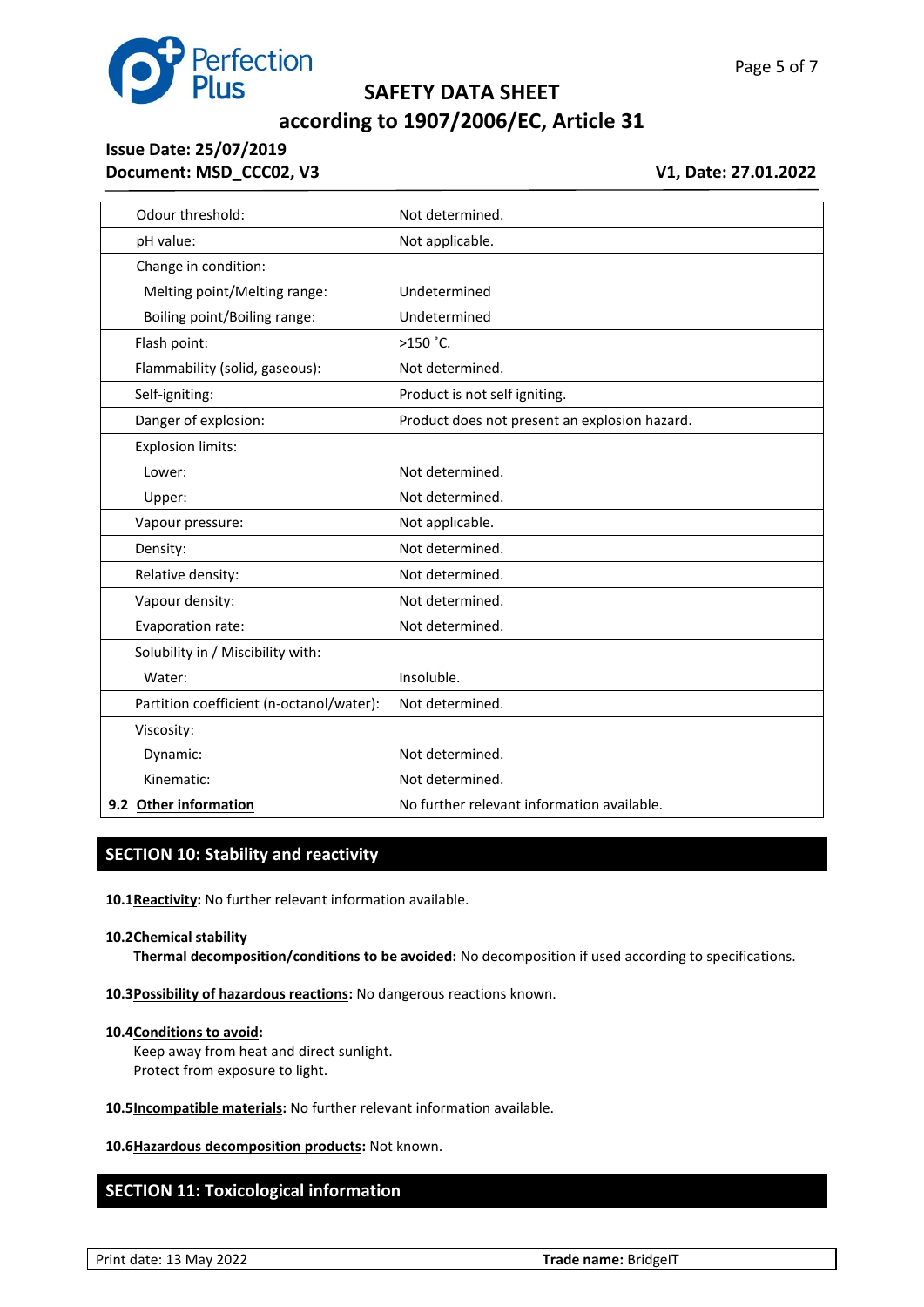



# **according to 1907/2006/EC, Article 31**

# **Issue Date: 25/07/2019**

**Document: MSD\_CCC02, V3** V1, Date: 27.01.2022

#### **11.1Information on toxicological effects**

**Acute toxicity:**

**LD/LC50 values relevant for classification:** No further relevant information available. **Primary irritant effect: on the skin:** No irritant effect. **on the eye:** Irritating effect. **Sensitization:** Sensitization possible through skin contact.

**Additional toxicological information:** No further relevant information available.

# **SECTION 12: Ecological information**

#### **12.1Toxicity**

**Aquatic toxicity:** No further relevant information available.

**12.2Persistence and degradability:** No further relevant information available.

**12.3Bioaccumulative potential:** No further relevant information available.

#### **12.4Mobility in soil**

### **Additional ecological information:**

**General notes:**

Do not allow product to reach ground water, water bodies or sewage system. Danger to drinking water, even if small quantities leak into soil.

#### **12.5Results of PBT and νPνB assessment**

**PBT**: not applicable

**νPνB**: not applicable

**12.6Other adverse effects:** No further relevant information available.

# **SECTION 13: Disposal considerations**

#### **13.1Waste treatment methods**

**Recommendations**

Must not be disposed together with household garbage. Do not allow to reach sewage system.

- **Uncleaned packaging**
- **Recommendations**

Disposal must be carried out in accordance to the local and national regulations currently in force.

# **SECTION 14: Transport information**

| 14.1 UN-Number<br>ADR, ADN, IMDG, IATA                                       | Void           |
|------------------------------------------------------------------------------|----------------|
| 14.2 UN proper shipping name<br>ADR, ADN, IMDG, IATA                         | Void           |
| 14.3 Transport hazard class(es)<br>ADR, ADN, IMDG, IATA<br><b>Class</b>      | Void           |
| 14.4 Packing group<br>ADR, IMDG, IATA                                        | Void           |
| <b>14.5 Environmental hazards:</b><br><b>Marine pollutant</b>                | No             |
| 14.6 Special precautions for user                                            | Not applicable |
| 14.7 Transport in bulk according to Annex II of<br>MARPOL 73/78 and IBC Code | Not applicable |
| <b>Transport/Additional information</b>                                      |                |